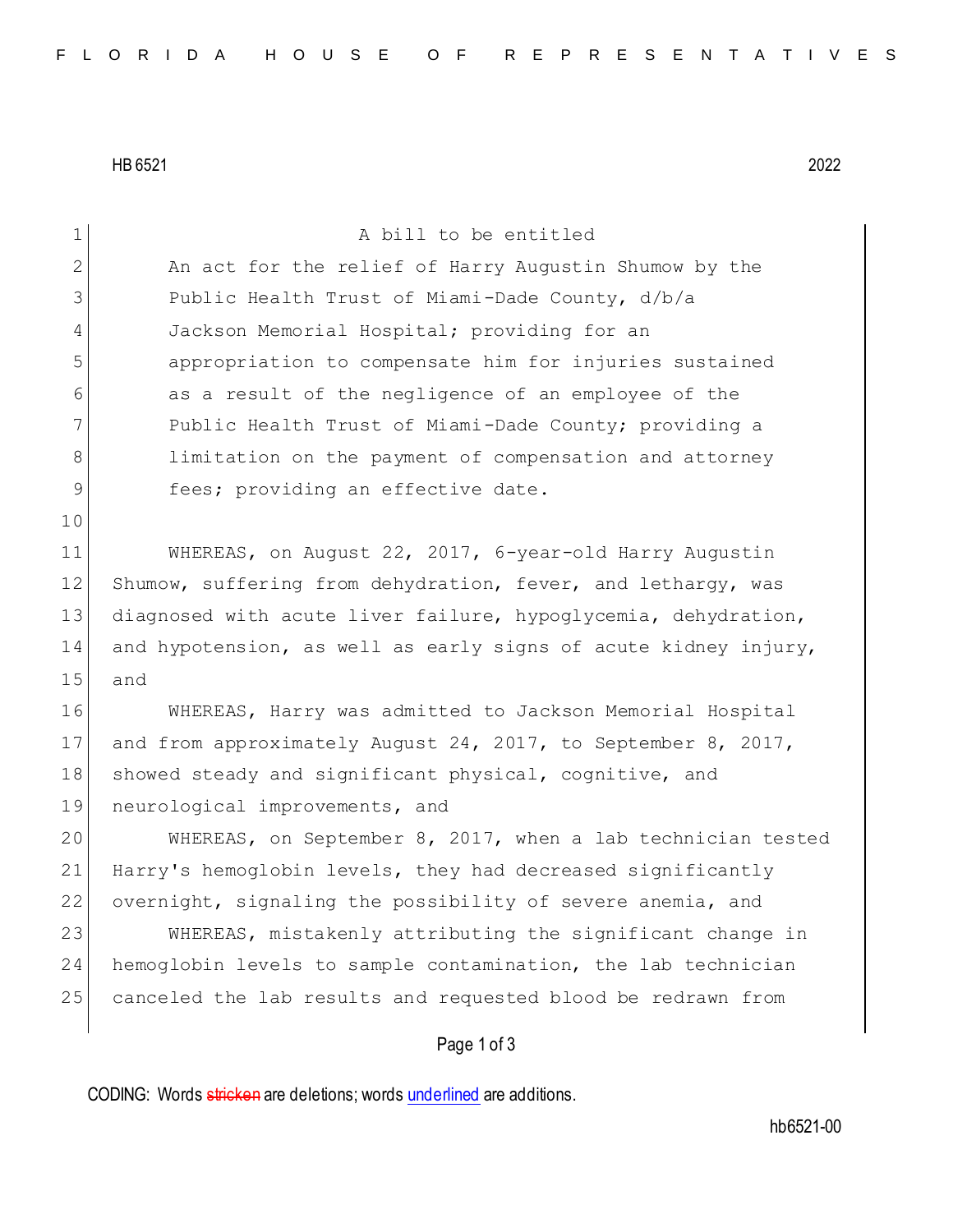## HB 6521 2022

26 Harry, and

 WHEREAS, when Harry's blood was retested approximately 12 28 hours later, the hemoglobin levels were even lower than the first test, and it was discovered that Harry had been bleeding internally from an earlier kidney biopsy procedure, and

31 WHEREAS, shortly thereafter, exhibiting low blood pressure 32 and a slowed heart rate, Harry went into cardiac arrest and did 33 not fully recover until approximately one hour later, and

 WHEREAS, as a result of prolonged oxygen deprivation from 35 the cardiac arrest, Harry suffered severe hypoxic ischemic encephalopathy, a type of brain injury, which resulted in significant neurological disabilities that left Harry quadriplegic, unable to verbally communicate, epileptic, and subject to painful involuntary muscle spasms, among other 40 things, and

41 WHEREAS, Moses and Rose Shumow, as parents and natural 42 guardians of Harry, filed a lawsuit in the Circuit Court of the 43 Eleventh Judicial Circuit in and for Miami-Dade County under 44 case number 2019-15810-CA-01, alleging that the Public Health 45 Trust of Miami-Dade County, d/b/a Jackson Memorial Hospital, 46 through its employees, was the direct and proximate cause of the 47 injuries to Harry, and

48 WHEREAS, the Public Health Trust of Miami-Dade County has 49 agreed to settle Harry Augustin Shumow's claim for \$5.3 million, 50 \$300,000 of which will be paid by the Public Health Trust of

## Page 2 of 3

CODING: Words stricken are deletions; words underlined are additions.